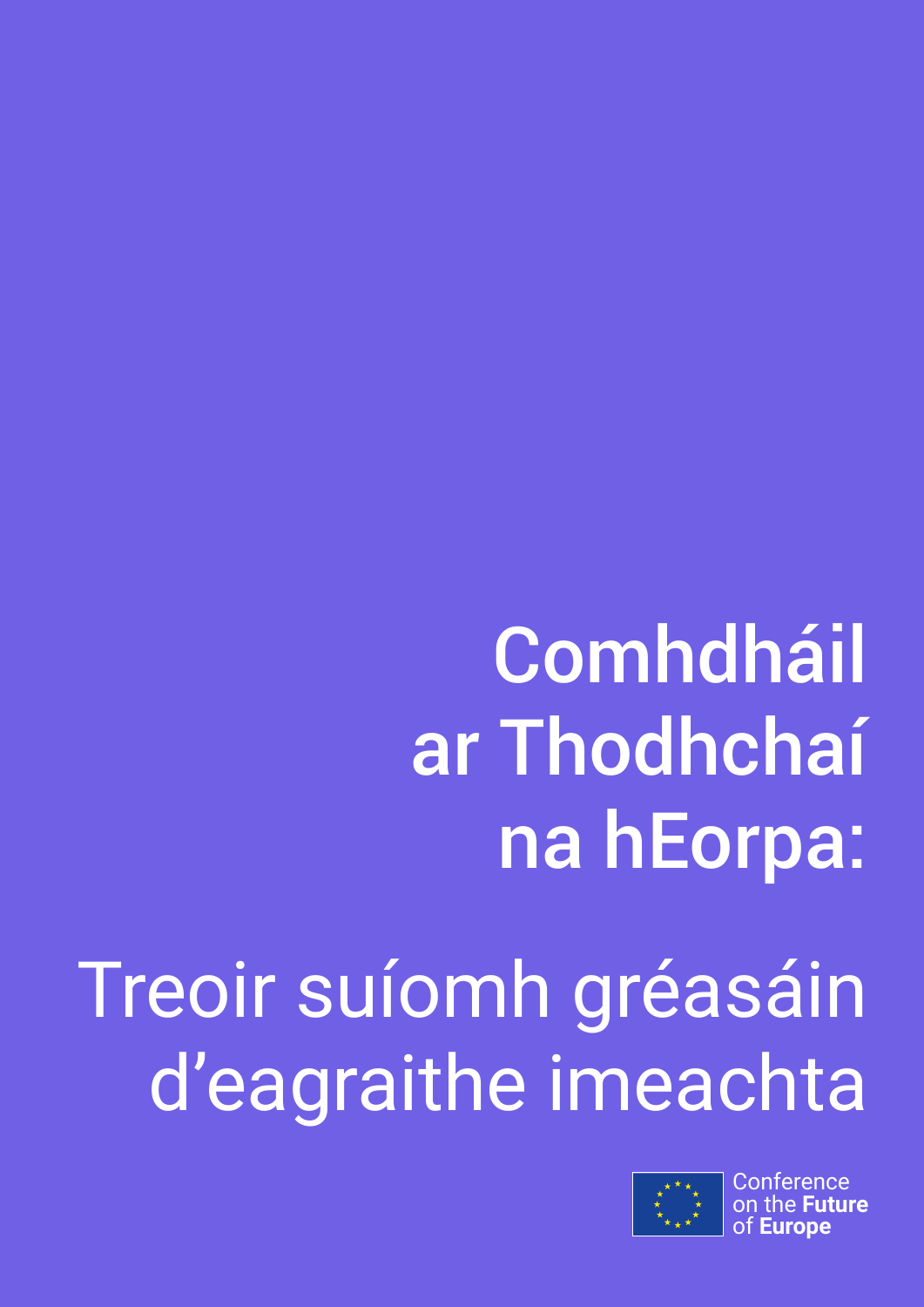## Cad atá le déanamh sula ndéantar imeacht a chruthú 1

## Léigh Cairt na Comhdhála

Liostaítear sa Chairt sraith luachanna agus prionsabal ar cheart dóibh siúd go léir atá rannpháirteach in imeachtaí a eagraítear mar chuid den Chomhdháil ar Thodhchaí na hEorpa a chomhlíonadh. Tá sé de fhreagracht ar eagraí an imeachta a chinntiú go bhfuil na daoine a ghlacann páirt san imeacht ar an eolas faoin gCairt agus go gcomhlíonann siad í.

## Cruinnigh an fhaisnéis uile seo a leanas:

- Teideal  $\blacksquare$
- Cur síos (lena n-áirítear fócas an imeachta agus cé dó é)
- An cineál imeachta (ar líne, pearsanta nó iad araon)  $\blacksquare$
- Seoladh  $\blacksquare$
- Suíomh
- Sonraí an tsuímh
- Dáta, am tosaithe agus críochnaithe a an
- **■** Catagóir
- URL Clárúcháin (Nasc leis an gcóras clárúcháin seachtrach)

### Conas imeacht a chruthú 2

#### **Organise Your Event**

| Title*                         |  |
|--------------------------------|--|
|                                |  |
| Description *                  |  |
|                                |  |
|                                |  |
|                                |  |
|                                |  |
|                                |  |
|                                |  |
| Type*                          |  |
| Please Select a meeting type * |  |
| Address*                       |  |
|                                |  |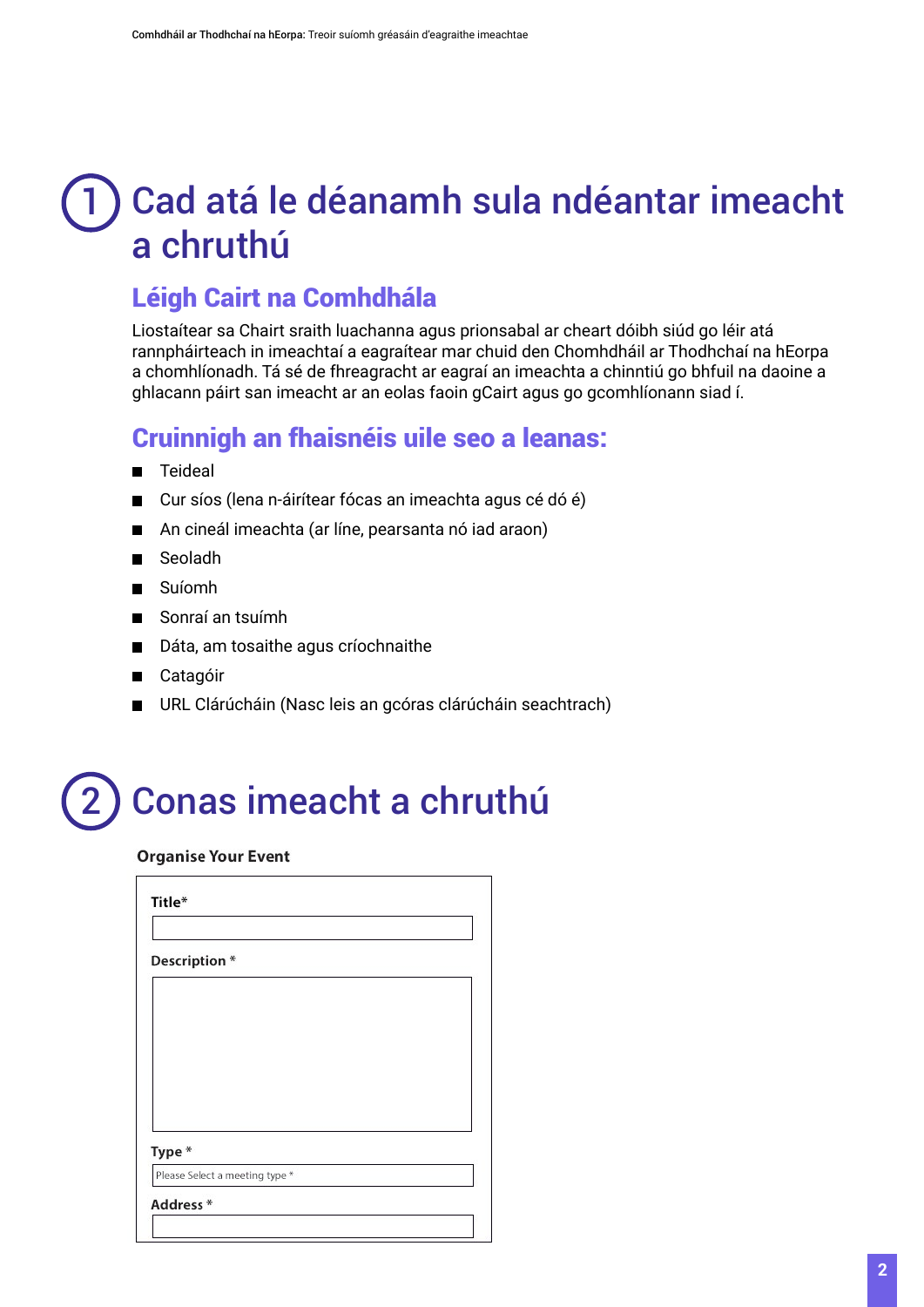## Céim 1: **Roghnaigh an cineál imeachta**

Ar ardán na Comhdhála, is féidir leat rogha a dhéanamh idir trí chineál imeachtaí: pearsanta, ar líne nó an dá cheann (hibrideach). Nuair a bheidh cineál an imeachta roghnaithe agat, ag brath ar do rogha, taispeánfar réimsí coinníollacha:

#### **Imeachtaí neamhfhíorúla:**

- Seoladh (e.g. "Rue de la Loi 200, 1040 Bruxelles, Belgium")
- Suíomh (e.g. "Coimisiún na hEorpa")
- Leideanna suímh (e.g. "gar do stáisiún faoi thalamh Schuman")

#### **Imeachtaí ar líne nó imeachtaí hibrideacha:**

- Seoladh (chun d'imeacht a thaispeáint ar léarscáil na n-imeachtaí, níl le déanamh ach limistéar áitiúil d'eagraíochta a léiriú)
- Suíomh
- Leideanna faoi shuíomhanna (m.sh. conas an imeacht ar líne a aimsiu)
- URL do chruinniú ar líne

## Céim 2: **Roghnaigh catagóir**

Roghnaigh ceann de na catagóirí topaicí is cóngaraí d'ábhar d'imeachta. Cumasóidh sé sin d'úsáideoirí atá ag cuardach imeachtaí de réir téama d'imeacht-sa a aimsiú.

### Céim 3: **Cuir faisnéis ar fáil maidir le conas clárú le haghaidh d'imeacht**

Más mian leat clárú le haghaidh d'imeachta a éascú, ní mór é sin a dhéanamh ar ardán eile. Beidh réimse le feiceáil ag iarraidh nasc leis an gcóras clárúcháin seachtrach. Tabhair faoi deara, mar a luadh ar an ardán, gurb ionann córas clárúcháin seachtrach a úsáid agus a admháil nach mbeidh eagraithe na Comhdhála ar Thodhchaí na hEorpa freagrach in imthosca ar bith as na sonraí a iarrann na húsáideoirí agus a sholáthraíonn na húsáideoirí tríd an tseirbhís sheachtrach seo.

#### Céim 4: **Léigh an Chairt agus ansin ticeáil an bosca ag deimhniú gur léigh tú agus go dtoilíonn tú an Chairt a chomhlíonadh**

#### Céim 5: **An fhoirm a chur isteach**

Nuair a bheidh an fhoirm imeachta comhlánaithe agat agus an t-ábhar fíoraithe agat, ná déan dearmad cliceáil ar "Cruthaigh".

### Céim 6: **Tar éis an fhoirm a chur isteach**

Nuair a bheidh d'fhoirm imeachta curtha isteach, is féidir leat a sheiceáil go bhfuil d'imeacht le feiceáil ar an léarscáil. Tabhair faoi deara gur cuireadh deilbhíní agus dathanna ar an léarscáil d'fhonn idirdhealú a dhéanamh idir imeachtaí pearsanta, ar líne agus hibrideacha. Beidh tú in ann scagadh a dhéanamh chun imeachtaí arna n-eagrú ag institidiúidí an Aontais Eorpaigh nó ag Ballstáit nó ag eagraithe imeachtaí eile cosúil leatsa a aimsiú. Beidh tú in ann scagadh de réir catagóire, leis, ionas go n-aimseoidh tú imeachtaí ar na téamaí is mó spéis leat.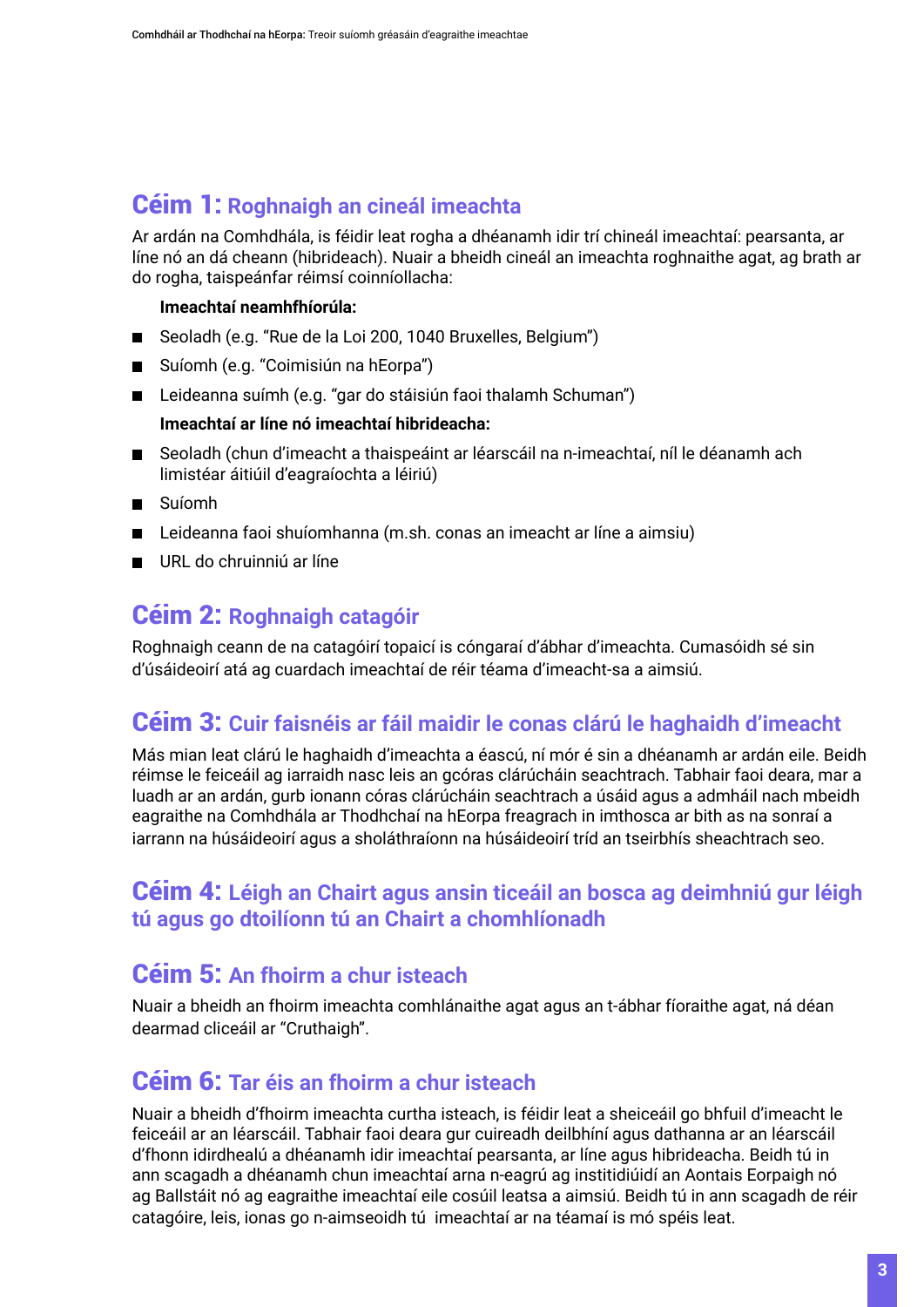#### Conas a chruthaím tuairisc ar imeacht? 3

Nuair a bheidh an imeacht thart, ní mór tuairisc a chruthú air le go mbeidh éifeacht leis an gComhdháil. Ligeann tuairisciú d'eagraí an imeachta torthaí na díospóireachtaí a dhoiciméadú, a chuirfear san áireamh san anailís ansin le gur féidir aiseolas a thabhairt agus obair leantach cheart a dhéanamh. Cabhraíonn sé seo le próiseas fíor-thrédhearcach a chinntiú ina bhfeicfidh na rannpháirtithe torthaí an ama a chaith siad ag d'imeacht.

Go háirithe, cuireann sé ar do chumas nasc a bhunú idir d'imeacht agus rannpháirtíocht dhigiteach ar an ardán trí achoimre a sholáthar ar na malartuithe agus na smaointe a d'eascair as an imeacht a chomhghaolú. Is céim thábhachtach í an tuarascáil agus na smaointe a nascadh leis an imeacht féin.

## Conas a fhoilseoidh mé smaointe ó m'imeacht?

Sula mbeidh tú in ann an imeacht a nascadh le smaointe, beidh ort na smaointe seo a fhoilsiú.

Tá sé ríthábhachtach smaointe a fhoilsiú. Beidh na rannpháirtithe ag iarraidh leanúint ar aghaidh lena gcuid smaointe, iad a phlé le daoine eile, agus mionléiriú a dhéanamh orthu.

Seo na céimeanna chun smaoineamh a fhoilsiú:

- 1. Téigh chuig an leathanach smaointe sa spás rannpháirtíochta inar foilsíodh an imeacht;
- 2. Cliceáil ar "Smaoineamh nua +";
- 3. Líon isteach an teideal agus déan cur síos ar an smaoineamh;
- 4. Roghnaigh catagóir:

\_\_\_\_\_

 $\overline{\phantom{a}}$ 

- 5. Cuir íomhá agus/nó ceangaltán (roghnach) leis an togra;
- 6. Déan comparáid idir do smaoineamh agus smaointe eile ar an topaic chéanna;
- 7. Comhlánaigh agus foilsigh!

Chun na smaointe seo a nascadh leis an imeacht, ní mór duit cliceáil ar an gcnaipe "dún an imeacht" ar leathanach an imeachta. Gheofar tuilleadh sonraí thíos.

| Tuairiscigh *                  |              |
|--------------------------------|--------------|
|                                |              |
|                                |              |
|                                |              |
| Smaointe<br>Roghnaigh smaointe | $\checkmark$ |